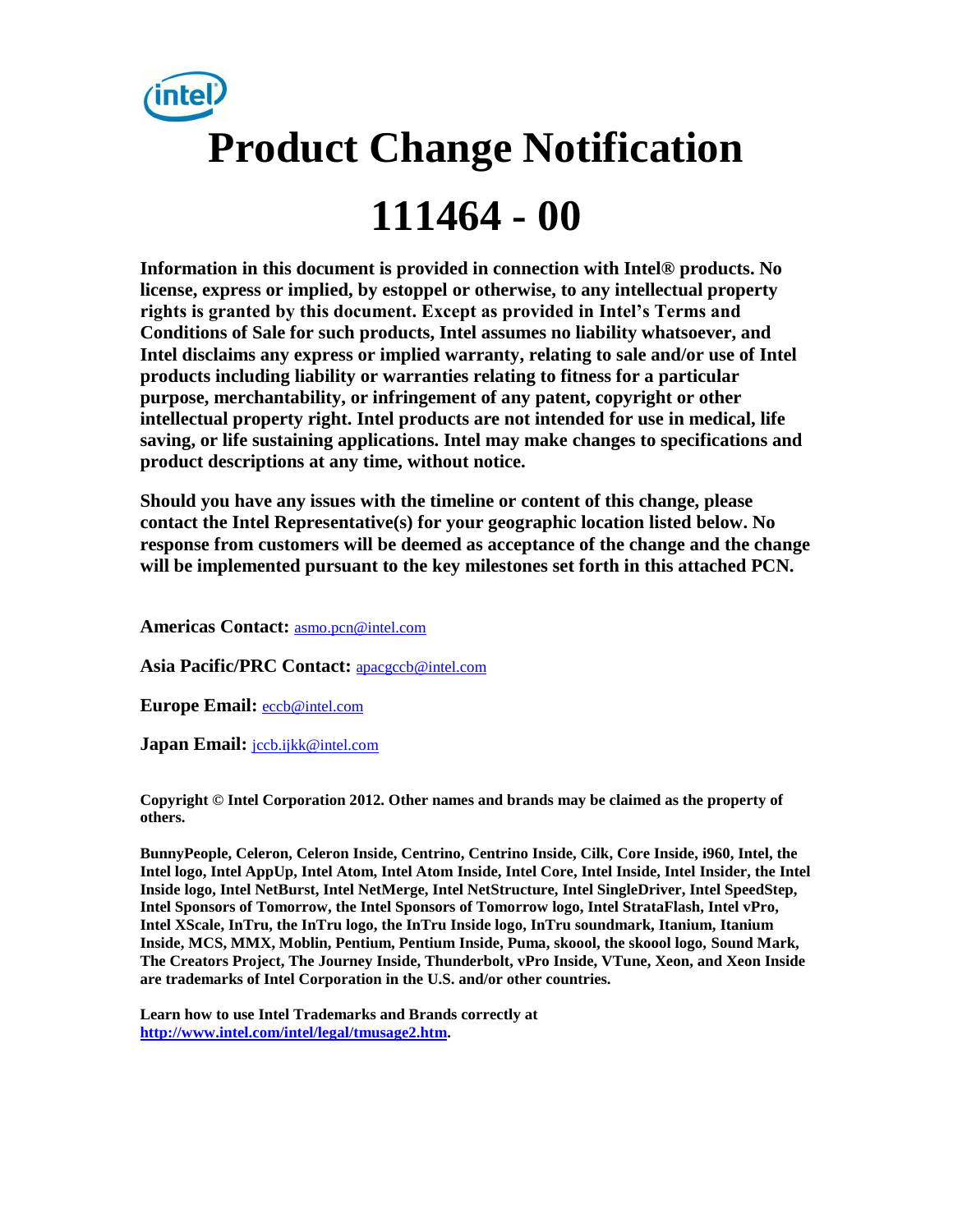# **Product Change Notification**

| <b>Change Notification #:</b> | $111464 - 00$                                      |
|-------------------------------|----------------------------------------------------|
| <b>Change Title:</b>          | Intel <sup>®</sup> Desktop Board DX79TO, Boxed and |
|                               | <b>Bulk</b>                                        |
|                               | PCN 111464-00, Product Material                    |
|                               | <b>PCH</b> stepping conversion                     |
| <b>Date of Publication:</b>   | May 1, 2012                                        |

# **Key Characteristics of the Change:**

Product Material

## **Forecasted Key Milestones:**

| Date Customer Must be Ready to Receive Post-Conversion Material: | May 21, 2012 |  |
|------------------------------------------------------------------|--------------|--|
|------------------------------------------------------------------|--------------|--|

#### **Description of Change to the Customer:**

The Peripheral Controller Hub on the Intel® Desktop Board DX79TO product will be converted from C0 to C1 stepping.

# **Customer Impact of Change and Recommended Action:**

This change has been thoroughly evaluated to ensure that there are no quality, reliability or functional implications to our customers. Intel is not recommending additional qualification of these changes on platforms received from Intel.

Intel will attempt to deplete pre-conversion material before shipping post-conversion material but there is a possibility of Intel shipping mixed inventory. Therefore, customers will need to manage and migrate to the post-conversion material as soon as possible.

For your information only. No change to form fit or function. No change to Intel Ordering codes.

Milestone dates are estimates and subject to change based on business and operational conditions.

| <b>Product Code</b> | MMH    | <b>Pre Change AA</b> | Post Change AA |  |
|---------------------|--------|----------------------|----------------|--|
| BOXDX79TO           | 915768 | G28805-401           | G28805-402     |  |
| BLKDX79TO           | 915780 | G28805-401           | G28805-402     |  |

## **Products Affected / Intel Ordering Codes:**